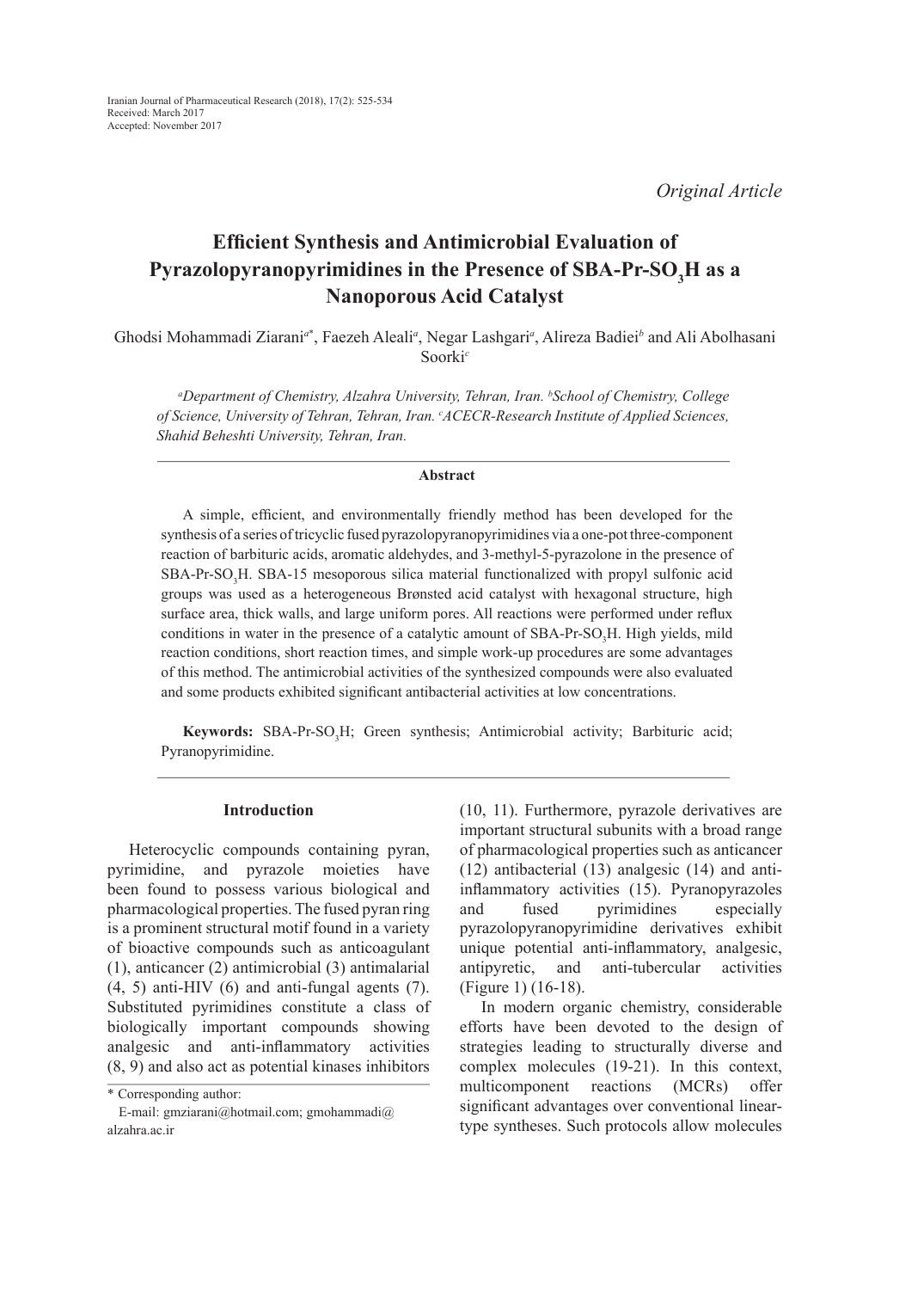

**Figure 1.** Representative examples of bio-active derivatives of fused pyrimidines.

to be assembled from three or more starting materials in a one-pot process (22, 23).

Propyl sulfonic acid functionalized SBA-15 as a heterogeneous Brønsted acid with a hexagonal structure, high surface area, and large pore size exhibits efficient catalytic activity in a variety of organic reactions (24). In continuation of our previous studies on the application of nanoporous solid catalysts in organic reactions (25-28) herein, we report on the design and optimization of a convenient MCR approach for the synthesis of pyrazolopyranopyrimidine derivatives using  $SBA-Pr-SO_3H$  as a nano $t_1$  reparation of catalyst. Some of the synthesized compounds The nanoporous compound SBAdisplayed significant antimicrobial activity against some fungi and gram positive and negative bacteria.

## **Experimental**

were purchased from Merck Company and used with no purification. IR spectra of samples were recorded on FT-IR Bruker Tensor 27 instrument. Melting points were measured using

bled from three or more starting the capillary tube method with an Electrothermal 9200 apparatus. The  $\rm{H}$  (250 MHz) and<sup>13</sup> C NMR (62.5 MHz) were run on a Bruker DPX using tetramethylsilane (TMS) as an internal standard (DMSO- $d_6$  solution). Mass spectra data were obtained using the network mass selective detector (Agilent) 6890/5973. SEM analysis was previous studies on the application of undertaken on a Philips XL-30 field-emission scanning electron microscope operated at 16 kV. herein, we report on the design and TEM analysis was performed on a Tecnai G<sup>2</sup> F30 at 300 kV.

### *Preparation of catalyst*

The nanoporous compound SBA-15 was synthesized and functionalized according to a previous report (29) and the modified SBA-Prbacteria.  $SO_3H$  was used as a catalyst in the following reaction.

#### Chemical compounds employed in this work pyrazolone *Procedure for the synthesis of 3-methyl-5 pyrazolone*

A solution containing hydrazine hydrate 80% (1.4 mmol, 0.07 g) and ethyl acetoacetate  $(1 \text{ mmol}, 0.13 \text{ g})$  in ethanol  $(10 \text{ mL})$  was stirred at room temperature for 5 min. After the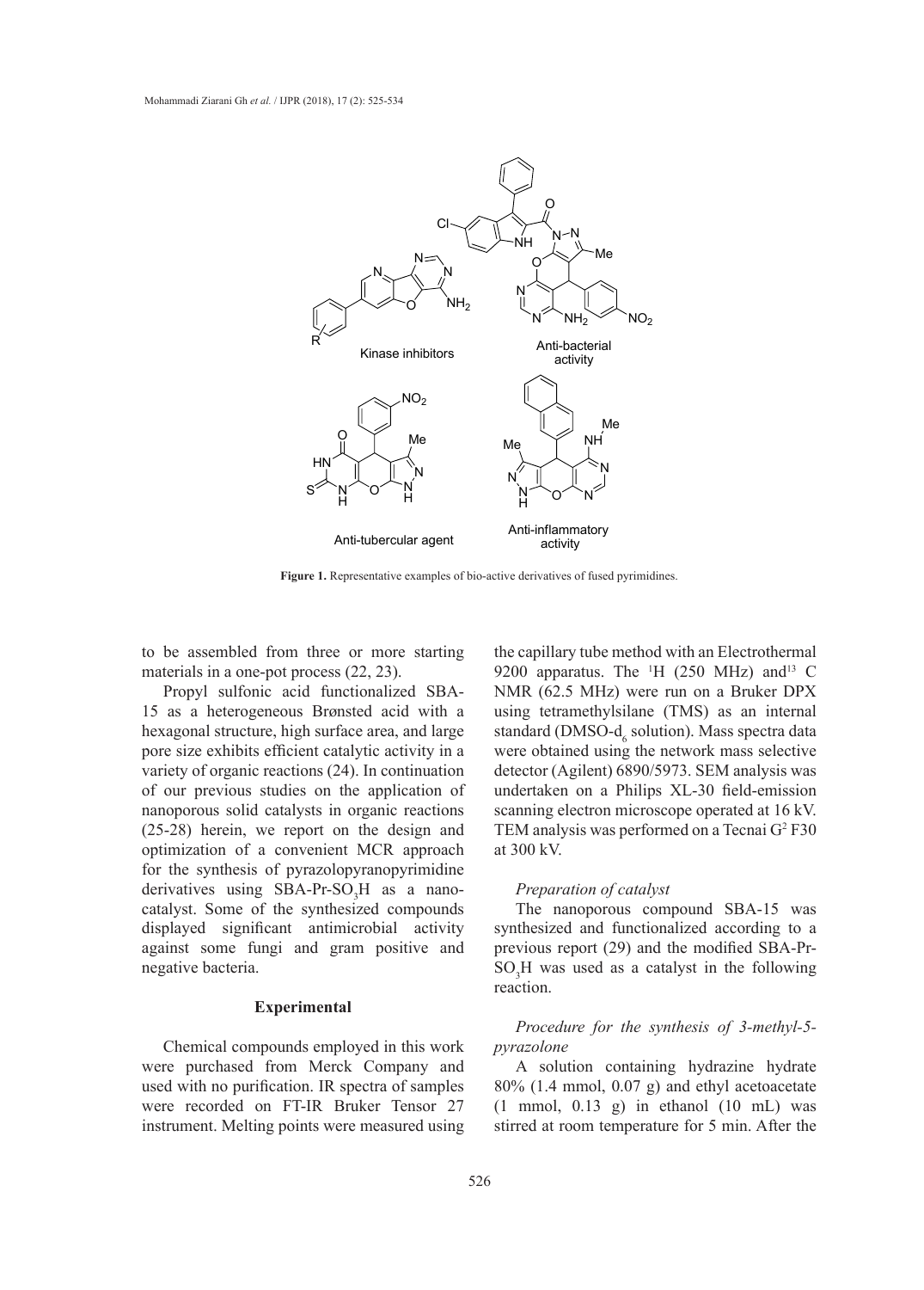completion of reaction as indicated by TLC, the solution was diluted with ethanol (10 mL) and stirred in an ice bath for 30 min. The resultant solid was then filtrated, washed with cold ethanol, and recrystallized from ethanol to give pure 3-methyl-5-pyrazolone.

## *General procedure for the synthesis of pyrazolopyrznopyrimidines*

A mixture of barbituric acid (1 mmol, 0.128 g), aromatic aldehydes (1 mmol), 3-methyl-5 pyrazolone (1 mmol, 0.098 g), and SBA-Pr-SO<sub>3</sub>H (0.02 g) was refluxed in water (4 mL) for the appropriated length of time. After completion of the reaction (monitored by TLC), the generated solid product was dissolved in hot ethanol and acetone (1:1), the heterogeneous solid catalyst was insoluble and could be removed by filtration. The pure products 4a-i were obtained after cooling of the filtrates. The catalyst was washed with diluted acid solution, water, and then acetone, dried under vacuum and reused for several times. The physical and spectral data of new compounds are given below:

## *3,6,8-Trimethyl-4-phenyl-6,8 dihydropyrazolo[4<sup>ꞌ</sup> ,3<sup>ꞌ</sup> :5,6]pyrano-[2,3-d] pyrimidine-5,7(1H,4H)-dione (4h)*

White solid, Yield: 96%, M.p. 208-210. IR (KBr) *ν*: 2923, 1683, 1572, 1468, 1386, 1323, 1276, 1235, 1142, 822, 698 cm-1. <sup>1</sup> H NMR (250 MHz, DMSO-d<sub>6</sub>) *δ*: 2.23 (s, 3H, CH<sub>3</sub>), 3.11 (s, 6H, CH<sub>3</sub>), 5.54 (s, 1H, CH), 7.00-7.19 (m, 5H, ArH), 13.5 (br s, 1H, NH) ppm. <sup>13</sup>C NMR (62.5) MHz, DMSO-d<sub>6</sub>) *δ*: 10.4, 28.2, 32.5, 91.6, 106.3, 125.7, 127.1, 128.3, 142.8, 144.2, 152.1, 159.5, 163.7 ppm. Mass *m/z* (%): 324 (14), 243 (100), 186 (73), 156 (58), 42 (91). Anal. Calcd for  $C_{17}H_{16}N_4O_3$ : C, 62.95; H, 4.97; N, 17.27. Found: C, 62.88; H, 5.05; N, 17.21.

## *3-Methyl-7-thioxo-4-(p-tolyl)-4,6,7,8 tetrehydropyrazolo[4ꞌ,3ꞌ:5,6]pyrano[2,3-d] pyrimidin-5(1H)-one (4i)*

White solid, Yield: 91%, M.p. 219 °C. IR (KBr) *ν*: 3421, 2922, 1623, 1533, 1508, 1224, 649, 511 cm<sup>-1</sup>. <sup>1</sup>H NMR (250 MHz, DMSO-d<sub>6</sub>) δ: 2.18 (s, 3H, CH<sub>3</sub>), 2.21 (s, 3H, CH<sub>3</sub>), 5.37 (s, 1H, CH), 6.88 (d, *J* = 7.7 Hz, 2H, ArH), 6.98 (d, *J* = 7.7 Hz, 2H, ArH), 11.49 (s, 2H, NH), 13.48 (br s,

1H, NH) ppm. <sup>13</sup>C NMR (62.5 MHz, DMSO- $d_6$ ) *δ*: 10.4, 20.9, 30.6, 96.6, 106.0, 126.9, 128.9, 134.8, 139.0, 139.1, 144.2, 159.6, 159.7, 163.9, 173.4 ppm. Mass *m/z* (%): 326 (2.5), 281 (2.5), 246 (20), 199 (100), 185 (71), 115 (59). Anal. Calcd for  $C_{16}H_{14}N_4O_2S$ : C, 58.88; H, 4.32: N, 17.17. Found: C, 58.79; H, 4.23: N, 17.25.

## *General procedure for in-vitro antibacterial evaluation of compounds 4a-i*

The biological activities of compounds 4a-i were screened *in-vitro* using the disc diffusion method (IZ) and subsequently the minimum inhibitory concentration method (MIC). The microorganisms used were *Pseudomonas aeruginosa* (ATCC 85327) and *Escherichia coli* (ATCC 25922) as gram-negative bacteria, *Staphylococcus aureus* (ATCC 25923) and *Bacillus subtilis* (ATCC 465) as gram-positive bacteria, and *Candida albicans* (ATCC 10231) as the fungus. All obtained compounds were dissolved in DMSO (100  $\mu$ g/mL) and 25  $\mu$ L was loaded onto 6-mm paper discs. One hundred microliters of 109 cell/mL suspension of the microorganisms was spread on sterile Mueller– Hinton agar plates, and the discs were placed on the surface of culture plates. The MIC of the synthesized compounds which showed antibiotic activity in disc diffusion tests was also determined by microdilution method and activities of each compound were compared with chloramphenicol, gentamicin, and nystatin as references.

### **Results and Discussion**

Herein, we report a green and highly efficient method for the synthesis of pyrazolopyranopyrimidine derivatives through the one-pot condensation of 3-methyl-5 pyrazolone 1 (1 mmol), aromatic aldehydes 2 (1 mmol), barbituric acid 3 (1 mmol), and  $SBA-Pr-SO<sub>3</sub>H$  as the heterogeneous catalyst in water (Scheme 1). 3-Methyl-5 pyrazolone 1 was synthesized in the way that was mentioned in experimental section. To optimize the reaction conditions, barbituric acid, 4-chlorobenzaldehyde, and 3-methyl-5-pyrazolone in a molar ratio of (1:1:1) were selected as a model reaction. Comparing the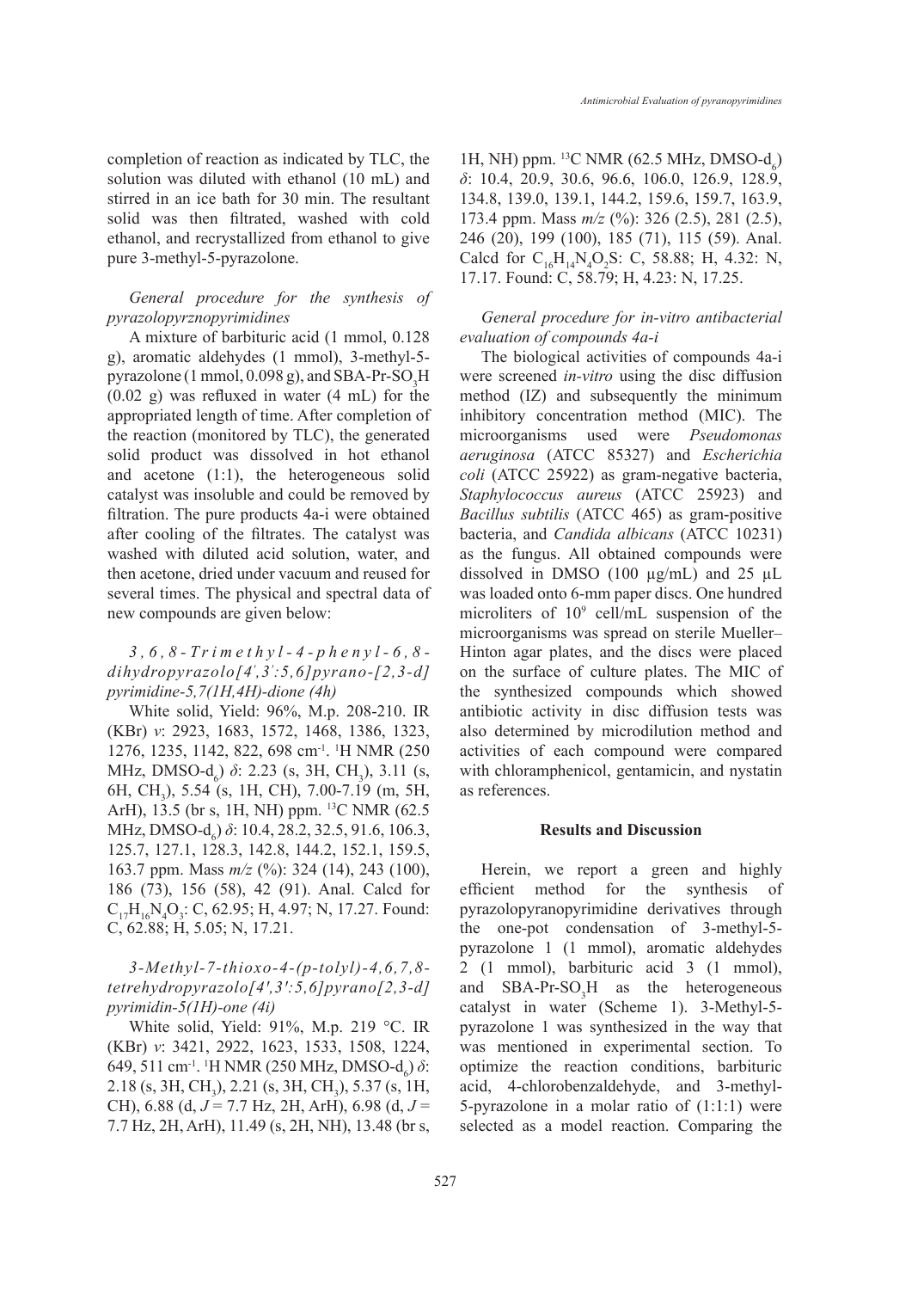

**Scheme 1.** Synthesis of pyrazolopyranopyrimidine derivatives **4a-i** in the presence of SBA-Pr-SO<sub>3</sub>H.

reaction times and yields of products under products were dissolved in hot different conditions such as using water as the solvent (under reflux and room temperature) and also solvent free condition, the best result (92% yield) was obtained under reflux conditions in water after 10 min in the presence of SBA-Pr- generated solid p  $SO<sub>3</sub>H$  (0.02 g). As shown in Table 1, the presence  $\frac{1}{2}$  of the catalyst was found to give a higher yield of products in reasonable reaction times. In contrast, in the absence of any catalyst in water, this reaction afforded compound 4a after 60 min in very low yield  $(< 30\%$ ).

To evaluate the scope and generality of this protocol, different aromatic aldehydes and barbituric acids were used in the presence of SBA-Pr-SO<sub>3</sub>H as the catalyst. The results are summarized in Table 2. Corresponding pyrazolopyranopyrimidines were successfully prepared in high to excellent yields. As shown in Table 2, both electron-rich and electron-deficient aldehydes gave pyrazolopyranopyrimidines in excellent yields and very short reaction times. Melting points were compared with reported literature values (Table 2). The generated solid products were dissolved in hot ethanol and  $a$ cetone  $(1:1)$ , and separation of the heterogeneous solid catalyst from the reaction medium was easily carried out by simple filtration.

The reactions were monitored by TLC. The generated solid product was dissolved in hot ethanol and acetone (1:1), filtered for removing the catalyst and then the filtrate was cooled to afford the pure crystals of pyrazolopyranopyrimidines.

A possible mechanism for the formation of products 4a-i in the presence of SBA- $Pr-SO<sub>3</sub>H$  is shown in Scheme 2. At first, 3-methyl-5-pyrazolone 1 was obtained through the nucleophilic attack of hydrazine hydrate 6 to ethyl acetoacetate 5 to form an imine intermediate 9 which further undergoes intermolecular condensation to form 3-methyl-5-pyrazolone 1. In the main reaction, protonation of the carbonyl group of benzaldehyde 2 by the solid acid catalyst activates it toward nucleophilic attack of barbituric acid enole form 10 to yield intermediate 12. Subsequently, the Michael addition of 3-methyl-5-pyrazolone enolic form 13 to compound 12 results in

| Time (min)<br>Entry<br>solvent |                        |    |                         |  |  |
|--------------------------------|------------------------|----|-------------------------|--|--|
|                                |                        |    | Yield $(\frac{6}{9})^b$ |  |  |
|                                | $H2O$ (reflux)         | 10 | 92                      |  |  |
| 2                              | H <sub>2</sub> O(r.t.) | 30 | 63                      |  |  |
|                                | Neat $(110^{\circ}C)$  | 15 | 80                      |  |  |
| 4 <sup>c</sup>                 | $H2O$ (reflux)         | 60 | $<$ 30                  |  |  |

**Table 1.** The optimization of reaction condition in the synthesis of pyrazolopyranopyrimidine.<sup>a</sup>

 $a_{\text{R}}$  Reaction conditions: barbituric acid (1 mmol), 4-chlorobenzaldehyde (1 mmol), 3-methyl-5-pyrazolone (1 mmol), and SBA-Pr-SO $a_{\text{R}}$ (0.02 g).

<sup>b</sup>Isolated yield

<sup>c</sup> Catalyst-free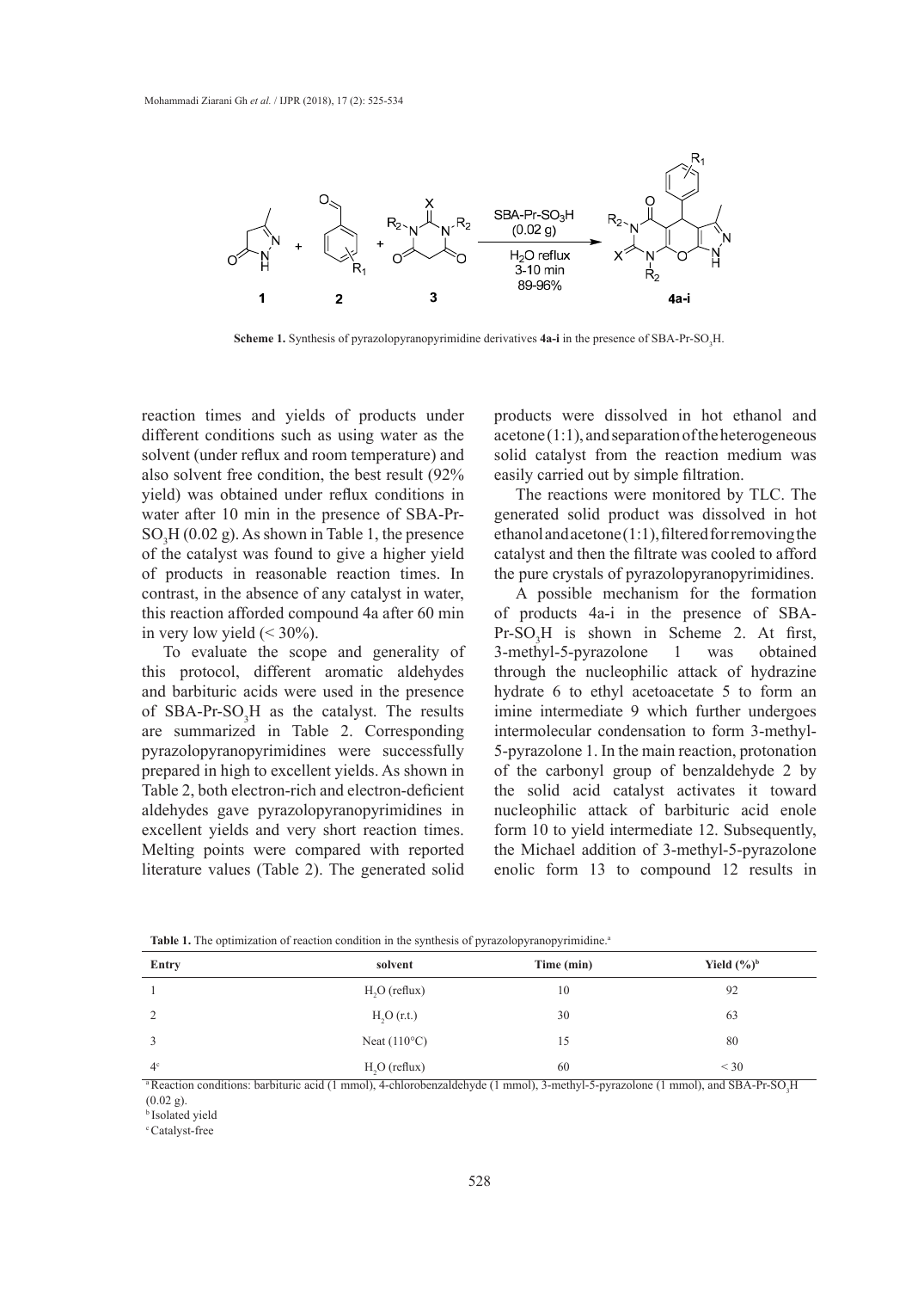| Entry                       | $\mathbf{R}_{1}$       | R,           | $\mathbf X$    | Product                                                                         | Time(min)               | Yield (%) | M.p (°C)         | M.p (Lit.)       |
|-----------------------------|------------------------|--------------|----------------|---------------------------------------------------------------------------------|-------------------------|-----------|------------------|------------------|
| $\mathbf{1}$                | $4-Cl$                 | $\mathbf H$  | $\mathcal O$   | ÇI<br>Ω<br>Me<br>HŅ<br>οŹ<br>ĥ<br>н<br>4a                                       | $10\,$                  | 92        | 221-223(dec.)    | 223 (dec.) (30)  |
| $\sqrt{2}$                  | $4 - Me$               | $\rm H$      | $\overline{O}$ | Me<br>O<br>Me<br>HN <sup>-</sup><br>'N<br>N<br>H<br>02<br>Ν<br>4b               | $\sqrt{5}$              | 93        | 205-207 (dec.)   | $201$ (dec.)(30) |
| $\ensuremath{\mathfrak{Z}}$ | $\rm H$                | $\rm H$      | $\overline{O}$ | O<br>Me<br><b>HN</b><br>'N<br>$\circ$<br>N<br>'n<br>4c                          | $\sqrt{4}$              | 94        | 208-209(dec.)    | 218 (dec.)(30)   |
| 4                           | 2-OMe                  | $\rm H$      | $\overline{O}$ | OMe<br>Me<br>$\circ$<br>HN <sub>1</sub><br>'N<br>'n<br>04<br>Ν<br>$4d$          | $\sqrt{5}$              | 95        | $215-217$ (dec.) | 232 (dec.)(30)   |
| $\sqrt{5}$                  | $3-NO2$                | $\rm H$      | $\overline{O}$ | NO <sub>2</sub><br>O<br>Me<br>HN<br>'N<br>N<br>℺<br>'n<br>4e                    | $\,$ $\,$               | 89        | 255-257(dec.)    | 267 (dec.)(30)   |
| $\sqrt{6}$                  | $4-Cl$                 | Me           | $\mathcal{O}$  | Сl<br>O<br>Me<br>$Me_{N}$<br>'N<br>o∕<br>N<br>U<br>Мe<br>4f                     | $\sqrt{5}$              | $90\,$    | $211 - 213$      | 199-200(31)      |
| $7\phantom{.0}$             | $4\mbox{-}\mathrm{Me}$ | ${\rm Me}$   | $\mathcal O$   | Me<br>O<br>Me<br>$Me_{N}$<br>$\circ$<br>$\mathring{\mathsf{M}}\mathsf{e}$<br>4g | $\mathfrak{Z}$          | 91        | 205-208          | $172 - 173(31)$  |
| $\,$ $\,$                   | $\mathbf H$            | ${\rm Me}$   | $\mathcal{O}$  | $\circ$<br>Me<br>$Me_{N}$<br>$\dot{\mathsf{M}}$ e<br>4h                         | $\overline{\mathbf{3}}$ | 96        | $208 - 210$      | 192-193(31)      |
| $\overline{9}$              | $4-Me$                 | $\, {\rm H}$ | $\rm S$        | Me<br>$\circ$<br>Me<br>HN<br>4i                                                 | $10\,$                  | $91\,$    | 219              | New              |

## $\text{H}$  SRA-Pr-SO H under reflux conditions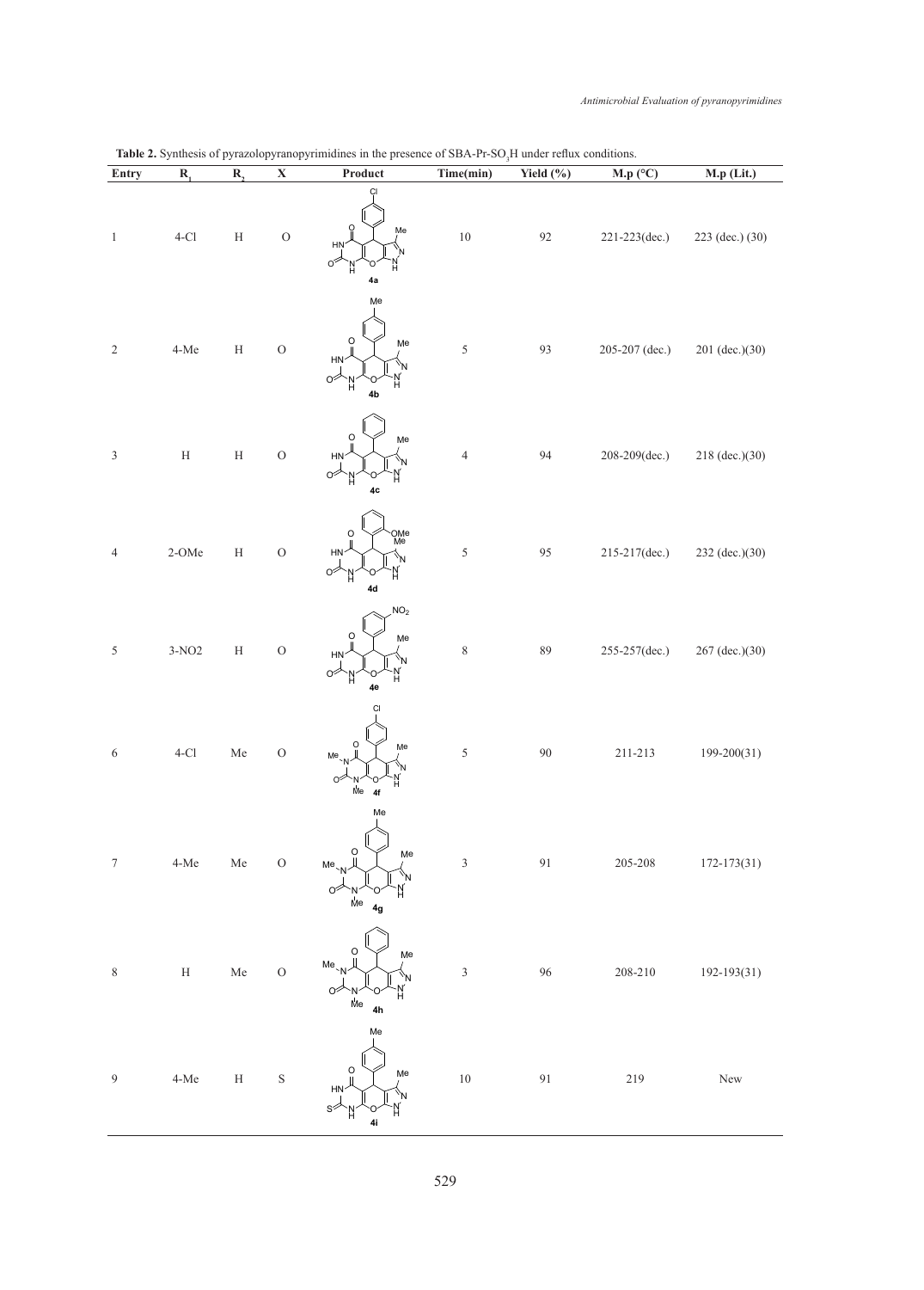

**Scheme 2.** Proposed mechanism.

the formation of intermediate 14 which by the cycloaddition of hydroxyl group to the carbonyl group produces compound 15. Finally, elimination of water affords the corresponding The inhibition zones of compounds pyrazolopyranopyrimidine 4. **Scheme 2.** Proposed mechanism.

Table 3 compares the effectiveness of various catalysts used in the synthesis activities against S. of pyrazolopyranopyrimines. The results demonstrate that the present methodology is more efficient and less time-consuming when compared with other methods.

The morphology of  $SBA-Pr-SO<sub>3</sub>H$  was verified by SEM and TEM images (Figure 2). The results confirmed that the hexagonally ordered mesoporous structure of SBA-15 silica was well retained after the chemical grafting

reaction. The TEM image (Figure 2b) showed the uniform and parallel channels, which were open along the particles.

The inhibition zones of compounds around the discs are shown in Table 4. As can be seen, particle of the effectiveness all compounds exhibited significant antibacterial compares the effectiveness all compounds exhibited significant antibacterial activities against *S. aureus* and *C. albicans*  when compared with the reference drugs. All compounds were able to inhibit the growth of *B. subtilis* and *E. coli*. Figure. 3 illustrates the inhibition zones of compounds around the disks with *B. subtilis*. No compound showed antibiotic activity against *P. aeruginosa*. Table 5 illustrates the minimum inhibitory concentration (MIC) of the synthesized compounds. The screening results indicated that among the synthesized

| <b>THOICE.</b> COMPAINON OF VIRTICITY OF THIONG VAINT TOW IN THE STRIKING OF PTIMOTOP TIMITOP TIMING. |                          |                  |                  |            |               |           |  |  |
|-------------------------------------------------------------------------------------------------------|--------------------------|------------------|------------------|------------|---------------|-----------|--|--|
| Entry                                                                                                 | Catalyst                 | Solvent          | <b>Condition</b> | Time (min) | Yield $(\% )$ | Year      |  |  |
|                                                                                                       | <b>DABCO</b>             | H <sub>2</sub> O | Reflux           | $20 - 45$  | 84-99         | 2014(30)  |  |  |
|                                                                                                       | Meglumine                | H <sub>2</sub> O | Stir. $(r.t.)$   | $15-60$    | 89-95         | 2014(31)  |  |  |
|                                                                                                       | SBA-Pr-SO <sub>2</sub> H | H <sub>2</sub> O | Reflux           | $3 - 10$   | 89-96         | This work |  |  |

**Table 3.** Comparison of efficiency of various catalysts in the synthesis of pyrazolopyranopyrimidines.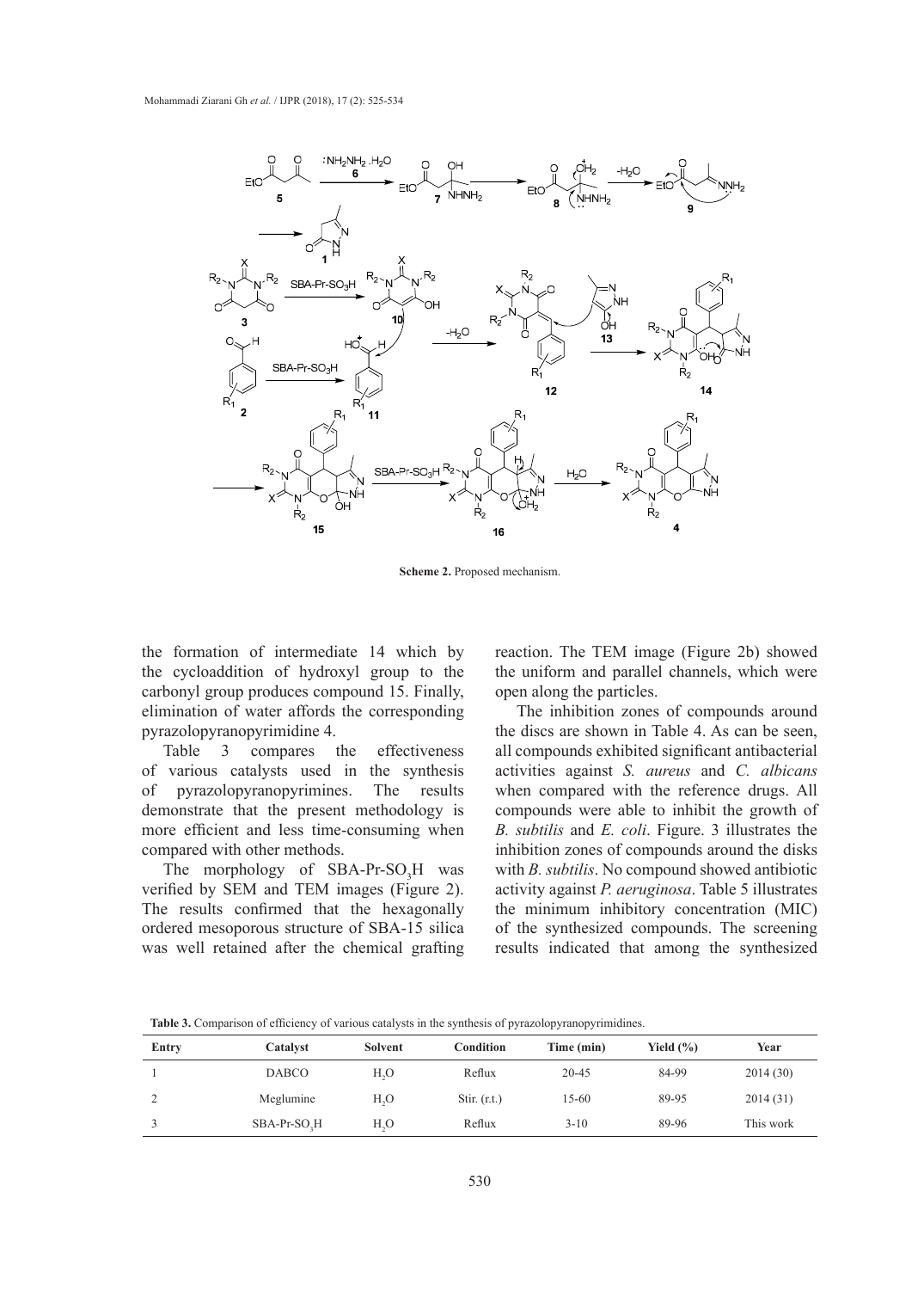

**Figure 2.** SEM (a) and TEM (b) images of SBA-Pr-SO<sub>3</sub>H.

| Compound                 | <b>B.</b> subtilis | S. aureus | E. coli          | P. aeruginosa    | C. albicans      |
|--------------------------|--------------------|-----------|------------------|------------------|------------------|
| $4\mathrm{a}$            | $20\,$             | 24        | $12\,$           | $\boldsymbol{0}$ | $28\,$           |
| 4 <sub>b</sub>           | $18\,$             | 22        | $12\,$           | $\boldsymbol{0}$ | $20\,$           |
| $4\mathrm{c}$            | $15\,$             | $21\,$    | $13\,$           | $\boldsymbol{0}$ | $20\,$           |
| $4\mathrm{d}$            | $14\,$             | 19        | $12\,$           | $\boldsymbol{0}$ | $20\,$           |
| $4\mathrm{e}$            | $16\,$             | $24\,$    | $\boldsymbol{0}$ | $\boldsymbol{0}$ | $\boldsymbol{0}$ |
| $4\ensuremath{\mbox{f}}$ | $21\,$             | $24\,$    | $12\,$           | $\boldsymbol{0}$ | $26\,$           |
| $4\mathrm{g}$            | 19                 | 23        | $14\,$           | $\boldsymbol{0}$ | $20\,$           |
| $4\mathrm{h}$            | $21\,$             | $25\,$    | $16\,$           | $\boldsymbol{0}$ | 24               |
| 4i                       | $16\,$             | $20\,$    | $12\,$           | $\boldsymbol{0}$ | $20\,$           |
| Chloramphenicol          | $26\,$             | $22\,$    | $24\,$           | $\,$ 8 $\,$      | $\overline{a}$   |
| Gentamicin               | $28\,$             | $20\,$    | $20\,$           | 18               |                  |
| Nystatin                 |                    | ٠         |                  |                  | $18\,$           |

**Table 4.** Inhibition zone (mm) of synthesized compounds against some gram positive and gram negative bacteria and fungi, by disc diffusion method (IZ =  $250 \mu g/disc$ ).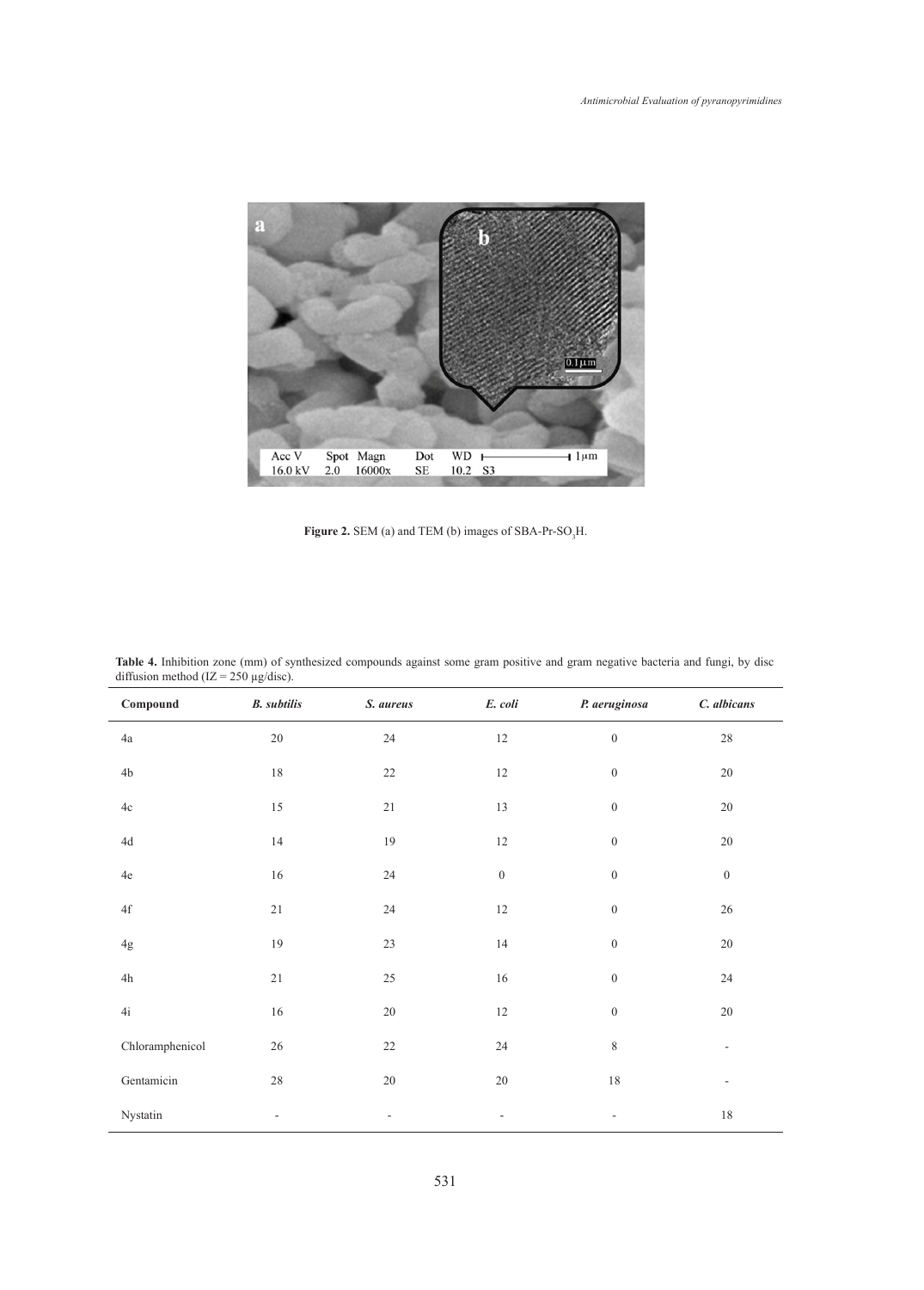

**Figure 3.** Disk-diffusion testing of antimicrobial susceptibility to the synthesized compounds.

| ana rangi.<br>$\label{subeq:compound} \textbf{Compound}$ | <b>B.</b> subtilis       | S. aureus                | $E.$ $\text{coli}$       | P. aeruginosa            | C. albicans              |
|----------------------------------------------------------|--------------------------|--------------------------|--------------------------|--------------------------|--------------------------|
| $4\mathrm{a}$                                            | $32\,$                   | $\,$ $\,$                | 256                      |                          | $\overline{c}$           |
| $4\mathrm{b}$                                            | 64                       | $16\,$                   | 256                      |                          | 32                       |
| $4\mathrm{c}$                                            | 128                      | 32                       | 128                      |                          | 32                       |
| $4\mathrm{d}$                                            | 128                      | 32                       | 256                      | ÷,                       | $32\,$                   |
| $4\mathrm{e}$                                            | $\overline{\phantom{a}}$ | $\overline{\phantom{a}}$ | $\overline{\phantom{a}}$ | $\overline{\phantom{0}}$ | $\overline{\phantom{a}}$ |
| $4\ensuremath{\text{f}}$                                 | $16\,$                   | 8                        | 256                      |                          | $\overline{4}$           |
| $4\mathrm{g}$                                            | 32                       | $16\,$                   | 128                      |                          | 32                       |
| $4\mathrm{h}$                                            | $16\,$                   | $\,$ $\,$                | 64                       | $\overline{a}$           | $\,$ $\,$                |
| 4i                                                       | $\overline{\phantom{a}}$ | $\overline{\phantom{a}}$ | $\overline{\phantom{a}}$ |                          |                          |
| Chloramphenicol                                          | $\overline{4}$           | 8                        | $\overline{4}$           | 256                      |                          |
| Gentamicin                                               | 0.125                    | $0.5\,$                  | $0.5\,$                  | $\mathbf{1}$             | $\overline{\phantom{a}}$ |
| Nystatin                                                 | $\overline{\phantom{a}}$ | $\overline{\phantom{a}}$ | $\overline{\phantom{a}}$ |                          | $\,$ $\,$                |

**Table 5.** Minimum inhibitory concentration (µg/mL) of synthesized compounds against some gram positive and gram negative bacteria and fungi.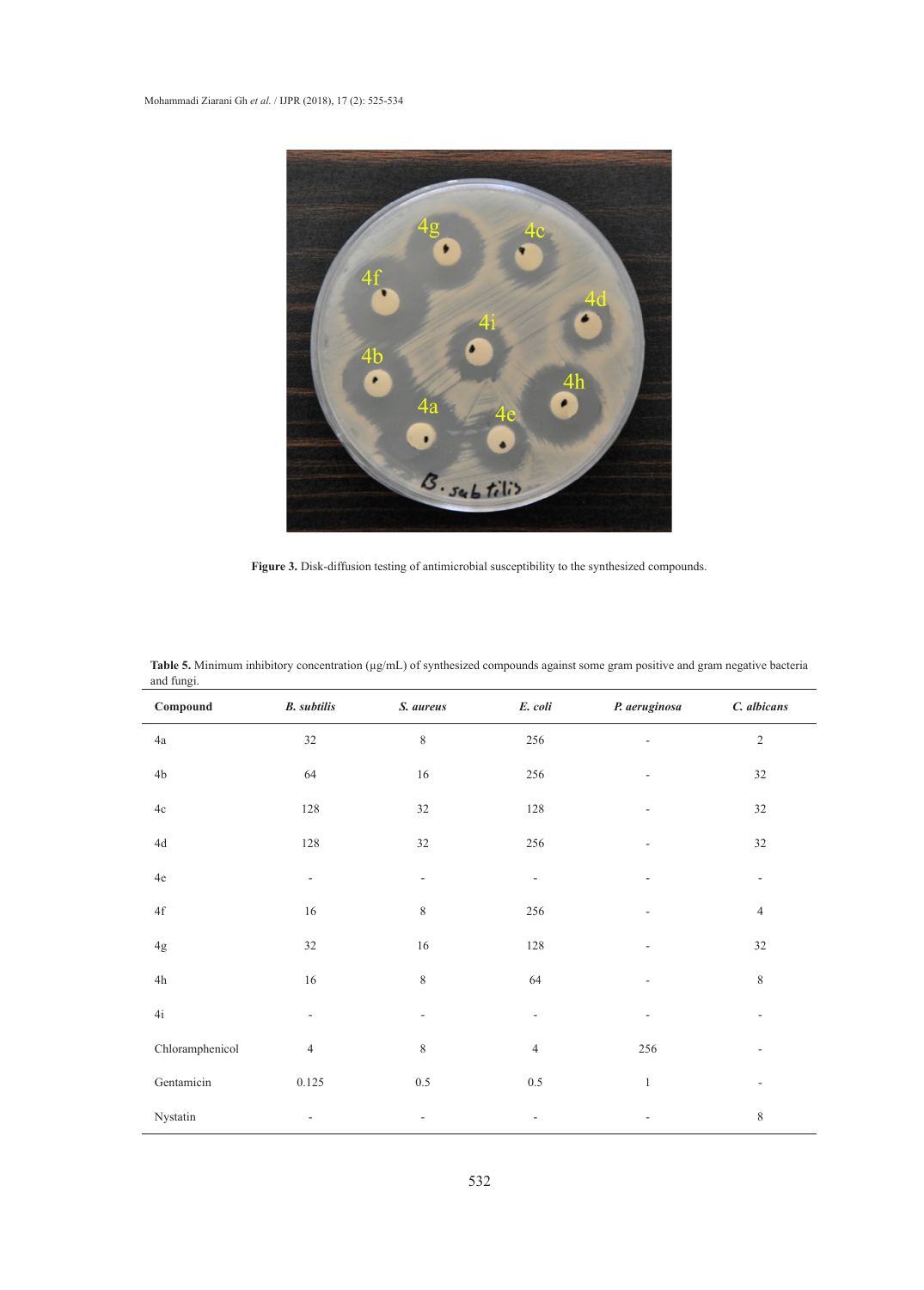products, compounds 4a ( $R_1 = 4$ -Cl,  $R_2 = H$ ), 4f ( $R_1 = 4$ -Cl,  $R_2 = Me$ ) and 4h ( $R_1 = H$ ,  $R_2 =$ Me) exhibited significant antibacterial activities at low concentrations, whereas the other compounds generally showed lower activities. The best result was observed for *C. albicans*  which was sensitive to compounds 4a, 4f and 4h with MIC being between 2 and 8  $\mu$ g/mL.

## **Conclusion**

In conclusion, we have developed an efficient, clean and simple procedure for the synthesis of pyrazolopyranopyrimidine derivatives in excellent yields in the presence of catalytic amount of  $SBA-Pr-SO_3H$  as an environmentally benign solid acid catalyst. High yields, short reaction times, convenient workup procedure, and the use of water as a solvent are the advantages of this method. Compounds synthesized by this method were screened for their antimicrobial activities and products 4a, 4f and 4h showed significant antimicrobial activities against some fungi and gram positive and gram negative bacteria.

### **Acknowledgment**

We gratefully acknowledge the financial supports from the Research Council of Alzahra University and University of Tehran and support of National Elites Foundation of Iran, Tehran (BMN).

### **References**

- (1) Bonsignore L, Loy G, Secci D and Calignano A. Synthesis and pharmacological activity of 2-oxo-(2*H*) 1-benzopyran-3-carboxamide derivatives. *Eur. J. Med. Chem.* (1993) 28: 517-20.
- (2) Ough M, Lewis A, Bey EA, Gao J, Ritchie JM, Bornmann W, Boothman DA, Oberley LW and Cullen JJ. Efficacy of beta-lapachone in pancreatic cancer treatment: Exploiting the novel, therapeutic target NQO1. *Cancer Biol. Ther.* (2005) 4: 102-9.
- (3) Thumar NJ and Patel MP. Synthesis and *in-vitro* antimicrobial evaluation of 4H-pyrazolopyran, benzopyran and naphthopyran derivatives 1H-pyrazole. *Arkivoc* (2009) xiii: 363-80.
- (4) de Andrade-Neto VF, Goulart MOF, da Silva Filho JF, da Silva MJ, Pinto MdCFR, Pinto AV, Zalis MG, Carvalho LH and Krettli AU. Antimalarial activity

of phenazines from lapachol, β-lapachone and its derivatives against Plasmodium falciparum *in-vitro* and Plasmodium berghei *in-vivo*. *Bioorg. Med. Chem. Lett.* (2004) 14: 1145-9.

- Pérez-Sacau E, Estévez-Braun A, Ravelo (5) ÁG, Gutiérrez Yapu D and Giménez Turba A. Antiplasmodial activity of naphthoquinones related to lapachol and β-Lapachone. *Chem. Biodivers.* (2005) 2: 264-74.
- Asres K, Seyoum A, Veeresham C, Bucar F and (6) Gibbons S. Naturally derived anti-HIV agents. *Phytother. Res.* (2005) 19: 557-81.
- Abrunhosa L, Costa M, Areias F, Venâncio A and (7) Proença F. Antifungal activity of a novel chromene dimer. *J. Ind. Microbiol. Biotechnol.* (2007) 34: 787- 92.
- (8) Sondhi SM, Singh N, Johar M and Kumar A. Synthesis, anti-inflammatory and analgesic activities evaluation of some mono, bi and tricyclic pyrimidine derivatives. *Bioorg. Med. Chem.* (2005) 13: 6158-66.
- (9) Jarvis MF, Yu H, Kohlhaas K, Alexander K, Lee C-H, Jiang M, Bhagwat SS, Williams M and Kowaluk EA. ABT-702 (4-amino-5-(3-bromophenyl)-7-(6 morpholinopyridin-3-yl) pyrido [2, 3-d] pyrimidine), a novel orally effective adenosine kinase inhibitor with analgesic and anti-inflammatory properties: I. *In-vitro* characterization and acute antinociceptive effects in the mouse. *J. Pharmacol. Exper. Ther.* (2000) 295: 1156-64.
- (10) Loidreau Y, Deau E, Marchand P, Nourrisson M-R, Logé C, Coadou G, Loaëc N, Meijer L and Besson T. Synthesis and molecular modelling studies of 8-arylpyrido [3′,2′:4,5] thieno [3,2-*d*] pyrimidin-4 amines as multitarget Ser/Thr kinases inhibitors. *Eur. J. Med. Chem.* (2015) 92: 124-34.
- $(11)$  Deau E, Loidreau Y, Marchand P, Nourrisson M-R, Loaëc N, Meijer L, Levacher V and Besson T. Synthesis of novel 7-substituted pyrido[2′,3′:4,5] furo [3,2-*d*] pyrimidin-4-amines and their N-aryl analogues and evaluation of their inhibitory activity against Ser/Thr kinases. *Bioorg. Med. Chem. Lett.* (2013) 23: 6784-8.
- Fletcher S, Keaney EP, Cummings CG, Blaskovich (12) MA, Hast MA, Glenn MP, Chang S-Y, Bucher CJ, Floyd RJ, Katt WP, Gelb MH, Van Voorhis WC, Beese LS, Sebti SM and Hamilton AD. Structure-based design and synthesis of potent, ethylenediamine-based, mammalian farnesyltransferase inhibitors as anticancer agents. *J. Med. Chem.* (2010) 53: 6867-88.
- (13) Tanitame A, Oyamada Y, Ofuji K, Fujimoto M, Iwai N, Hiyama Y, Suzuki K, Ito H, Terauchi H, Kawasaki M, Nagai K, Wachi M and Yamagishi J-i. Synthesis and Antibacterial Activity of a Novel Series of Potent DNA Gyrase Inhibitors. Pyrazole Derivatives. *J. Med. Chem.* (2004) 47: 3693-6.
- $(14)$  Hall A, Billinton A, Brown SH, Clayton NM, Chowdhury A, Giblin GMP, Goldsmith P, Hayhow TG, Hurst DN, Kilford IR, Naylor A, Passingham B and Winyard L. Non-acidic pyrazole EP1 receptor antagonists with *in-vivo* analgesic efficacy. *Bioorg.*